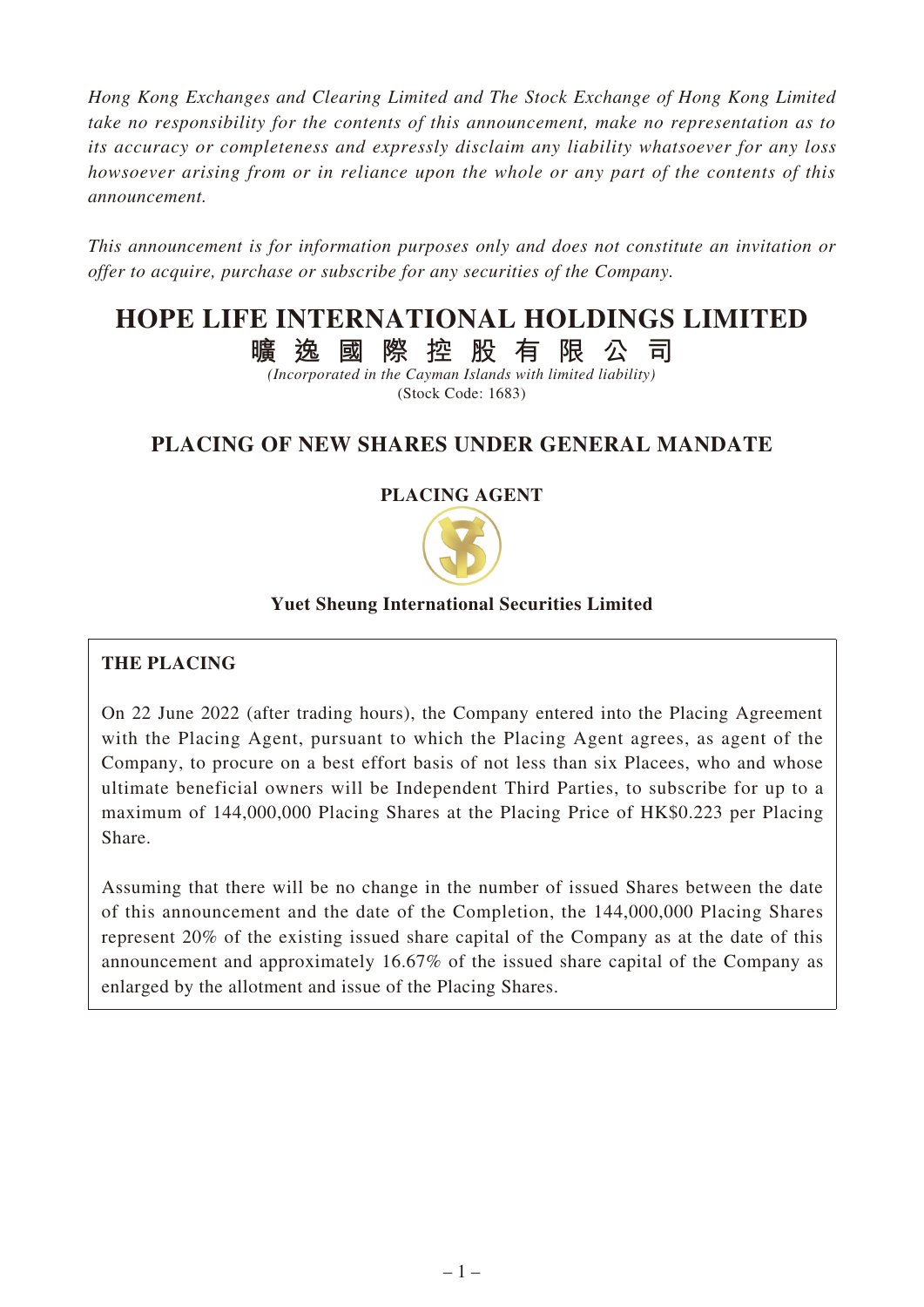The gross proceeds from the Placing, assuming all the Placing Shares are fully placed, will be HK\$32,112,000. The net proceeds from the Placing, after the deduction of the placing commission and other related expenses, are estimated to be approximately HK\$31,700,000, representing a net issue price of approximately HK\$0.220 per Placing Share. The Company intends to apply the net proceeds from the Placing as to (i) HK\$15,850,000 for the operation and development of the Group's consumer goods business; and (ii) the remaining net proceeds of the Placing will be used as the general working capital of the Group. The Directors are of the view that the terms of the Placing Agreement are fair and reasonable, and the Placing will strengthen the Group's financial position, widen the Company's Shareholder base and is in the interests of the Company and the Shareholders as a whole.

**Shareholders and potential investors of the Company shall be aware that Completion is subject to fulfillment of the conditions set out in the Placing Agreement. As the Placing may or may not proceed, Shareholders and potential investors of the Company are reminded to exercise caution when dealing in the Shares.**

# **THE PLACING**

On 22 June 2022 (after trading hours), the Company entered into the Placing Agreement with the Placing Agent, pursuant to which the Company has conditionally agreed to place through the Placing Agent, on a best effort basis, a maximum of 144,000,000 Placing Shares at the Placing Price of HK\$0.223 per Placing Share to the Placees who and whose beneficial owners shall be Independent Third Parties. Details of the Placing Agreement are set out as follow:

# **Date**

22 June 2022 (after trading hours)

#### **Parties**

Issuer: The Company

Placing Agent: Yuet Sheung International Securities Limited

To the best of the Directors' knowledge, information and belief, having made all reasonable enquiries, as at the date of this announcement, the Placing Agent and its ultimate beneficial owners are Independent Third Parties. As at the date of this announcement, the Placing Agent and its ultimate beneficial owner(s) were not interested in any Shares.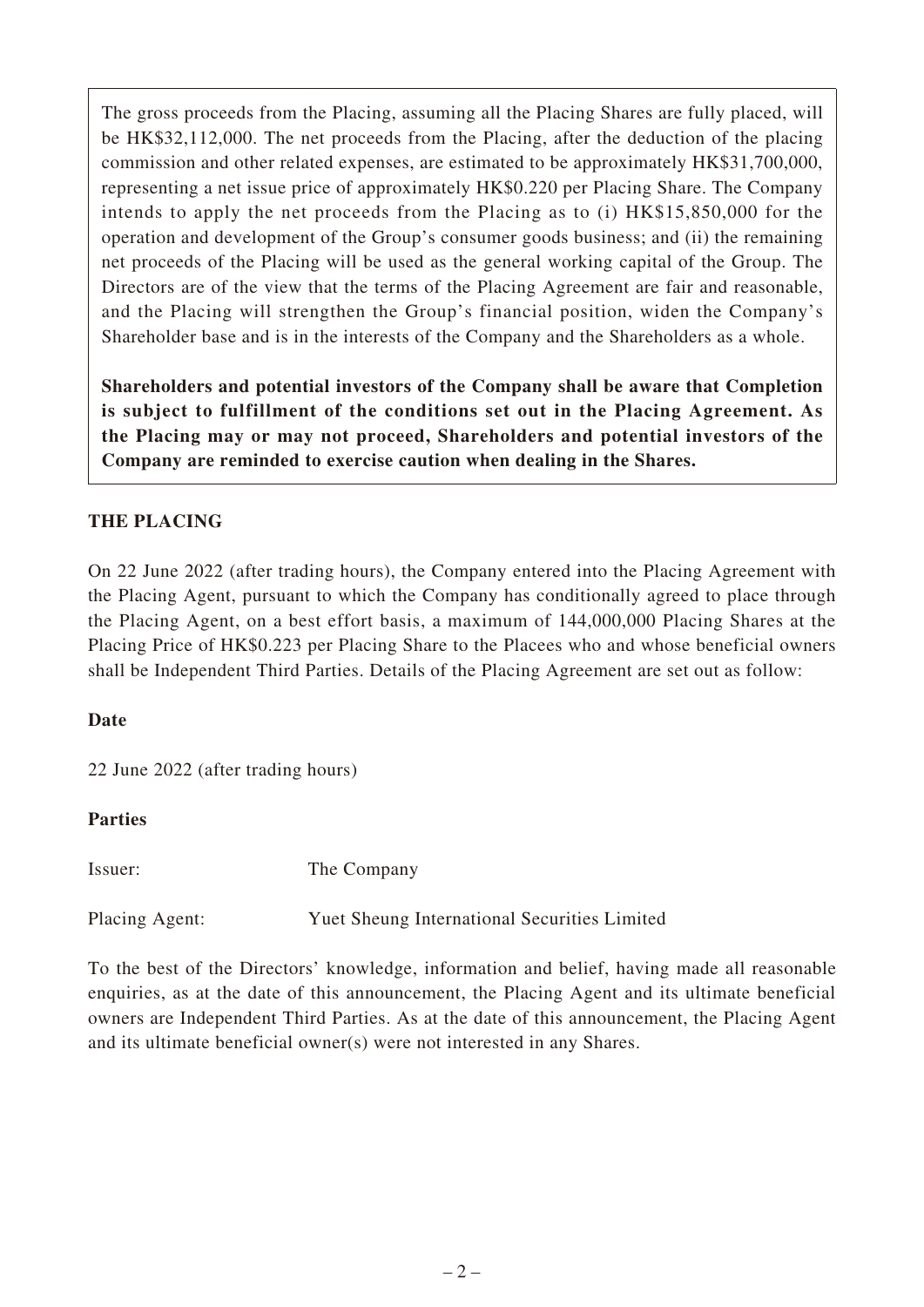#### **Placing commission**

Pursuant to the terms of the Placing Agreement, the Company has conditionally agreed to place through the Placing Agent, on a best effort basis, a maximum of 144,000,000 Placing Shares to the Placees. In consideration of the Placing, the Placing Agent will receive a placing commission of 1% out of the gross proceeds of the Placing (i.e. Placing Price multiplied by the number of Placing Shares actually and successfully placed by the Placing Agent) upon the Completion. The Directors are of the view that the placing commission accords with the prevailing market rate and is fair and reasonable.

#### **Placees**

The Placing Shares will be placed on a best effort basis to not less than six Placees who and whose ultimate beneficial owners will be Independent Third Parties. It is expected that none of the Placees will become a substantial Shareholder (as defined in the Listing Rules) immediately after Completion.

#### **Placing Shares**

As at the date of this announcement, the Company has 720,000,000 Shares in issue. Assuming that there will be no change in the number of issued Shares between the date of this announcement and the date of Completion, the maximum number of 144,000,000 Placing Shares represent (i) 20% of the existing issued share capital of the Company as at the date of this announcement; and (ii) approximately 16.67% of the issued share capital of the Company as enlarged by the allotment and issue of the Placing Shares. Assuming all 144,000,000 Placing Shares are successfully placed by the Placing Agent, the aggregate nominal value of the maximum number of Placing Shares is HK\$1,440,000.

#### **Placing Price**

The Placing Price of HK\$0.223 represents:

- (i) a discount of approximately 7.08% to the closing price of HK\$0.240 per Share as quoted on the Stock Exchange on the date of the Placing Agreement; and
- (ii) a discount of approximately 10.44% to the average closing price per Share of approximately HK\$0.249 as quoted on the Stock Exchange for the last five consecutive trading days up to and including the Last Trading Day.

The Placing Price was determined with reference to the prevailing market prices of the Shares and was negotiated on an arm's length basis between the Company and the Placing Agent. The Directors consider that the Placing Price is fair and reasonable and is in the interests of the Company and the Shareholders as a whole.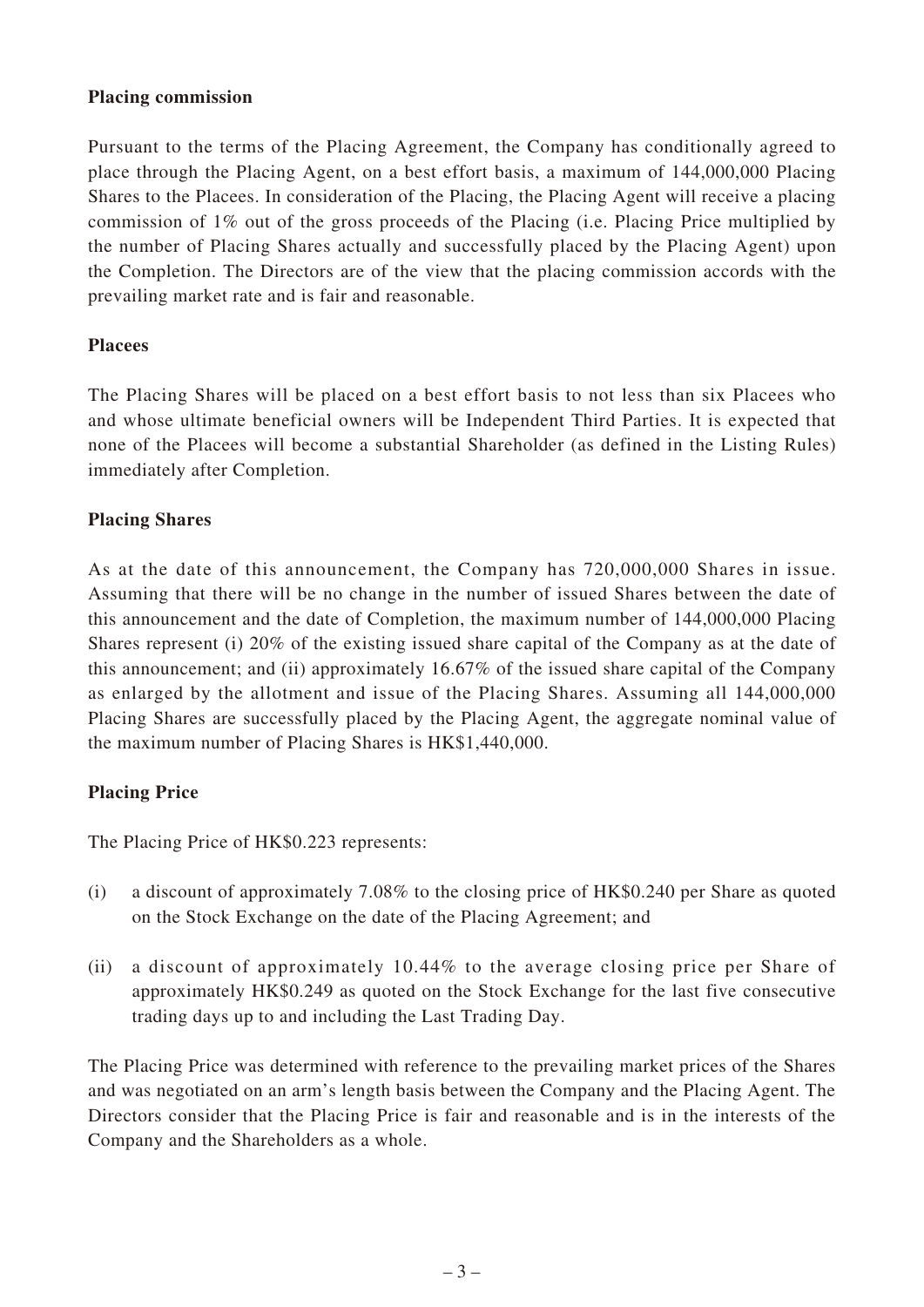#### **Ranking of the Placing Shares**

The Placing Shares shall rank pari passu in all respects among themselves and with the existing Shares in issue on the date of allotment and issue of the Placing Shares.

#### **General Mandate**

The Placing Shares will be allotted and issued under the General Mandate granted to the Directors by an ordinary resolution of the Shareholders passed at the annual general meeting of the Company held on 27 May 2022 pursuant to which the Directors are allowed to allot and issue up to 144,000,000 Shares, being 20% of the then issued share capital of the Company as at the date of the annual general meeting of the Company.

As at the date of this announcement, no Share has been issued and allotted pursuant to the General Mandate and accordingly the issue of the Placing Shares is not subject to approval by the Shareholders.

#### **Placing Condition**

Completion of the Placing is conditional upon the fulfillment of all of the following:

- (a) the granting by the Listing Committee of listing of, and permission to deal in, all of the Placing Shares being obtained and not being subsequently revoked prior to the later of (i) the Completion; and (ii) the delivery of definitive share certificate(s) representing the Placing Shares;
- (b) the passing by the board of directors of the Company of resolutions to approve the Placing, Placing Agreement and the transactions contemplated hereunder; and
- (c) all necessary authorisations, consent and approvals as may be obtained by the Company and the Placing Agent having been obtained in respect of the Placing from relevant authorities (including but not limited to the Stock Exchange).

If any of the conditions is not fulfilled on or before 15 July 2022 or such later date as the parties of the Placing Agreement may agree in writing, the Placing Agreement shall terminate, all rights, obligations and liabilities of the Company and the Placing Agent in relation to the Placing shall cease and determine and that they shall both be released from all their respective obligations pursuant to the Placing Agreement and neither party shall have any claim against one another for costs, damages, compensation or otherwise arising under the Placing Agreement, save and except for any antecedent breaches of the Placing Agreement.

# **Completion**

The Completion shall take place on a date falling within seven Business Day after the fulfillment of the condition set out above is satisfied (or such later date as may be agreed between the parties to the Placing Agreement in writing).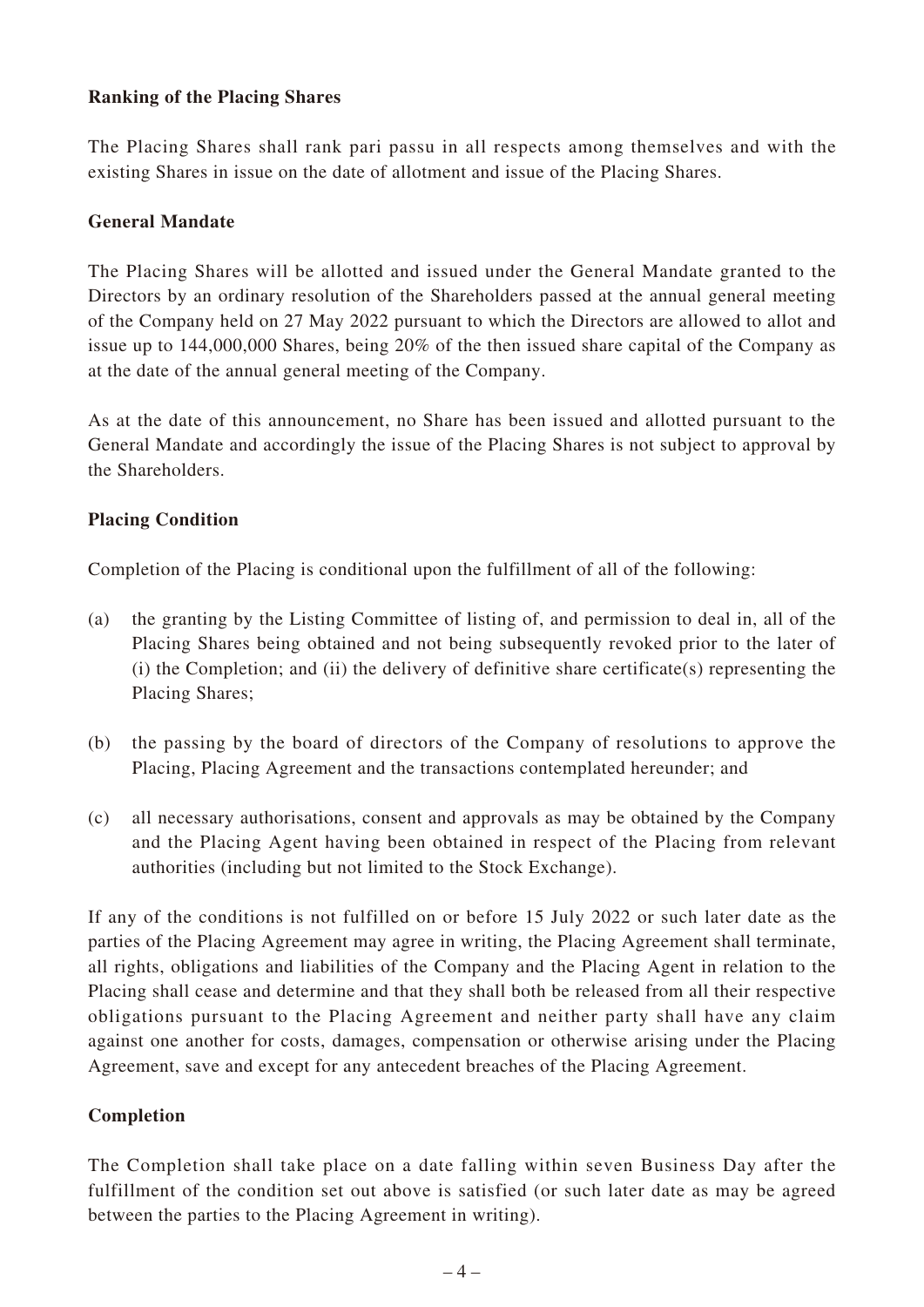#### **Force Majeure**

The Placing Agent may, in its reasonable opinion, after consultation with the Company, terminate the Placing Agreement without any liability to the Company, by notice in writing given to the Company at any time up to 8:00 a.m. on the date of the Completion upon the occurrence of the following events which, in the reasonable opinion of the Placing Agent, has or may have a material adverse effect on the business or financial conditions, affairs or prospects of the Company or the Group taken as a whole or the success of the Placing or otherwise makes it inappropriate, inadvisable or inexpedient to proceed with the Placing on the terms and in the manner contemplated in the Placing Agreement:

- (a) there is any change in national, international, financial, exchange control, political, economic conditions in Hong Kong which in the reasonable opinion of the Placing Agent would be materially adverse in the consummation of the Placing; or
- (b) there is any breach of the warranties, representations and undertakings given by the Company in the Placing Agreement and such breach is considered by the Placing Agent on reasonable grounds to be material in the context of the Placing; or
- (c) there is any material change (whether or not forming part of a series of changes) in market conditions which in the reasonable opinion of the Placing Agent would materially and prejudicially affect the Placing or makes it inadvisable or inexpedient for the Placing to proceed; or
- (d) any statement contained in the Previous Announcements has become or been discovered to be untrue, incorrect or misleading in any material respect which in the reasonable opinion of the Placing Agent would be materially adverse in the consummation of the Placing.

The Company may, in its reasonable opinion, after consultation with the Placing Agent, terminate the Placing Agreement by notice in writing to the Placing Agent at any time up to 8:00 a.m. on the date of the Completion if there is a breach of the warranties, representations and undertakings given by the Placing Agent in the Placing Agreement and such breach is considered by the Company on reasonable grounds to be material.

If notice is given from either party to the Placing Agreement pursuant to the above, all obligations and liabilities of each of the parties under the Placing Agreement shall cease and determine and no party shall have any claim against any other party in respect of any matter arising out of or in connection with the Placing Agreement except for any antecedent breach of any obligation and outstanding liabilities under the Placing Agreement.

#### **Application for Listing**

The Company will apply to the Listing Committee for the approval for the listing of, and permission to deal in, the Placing Shares.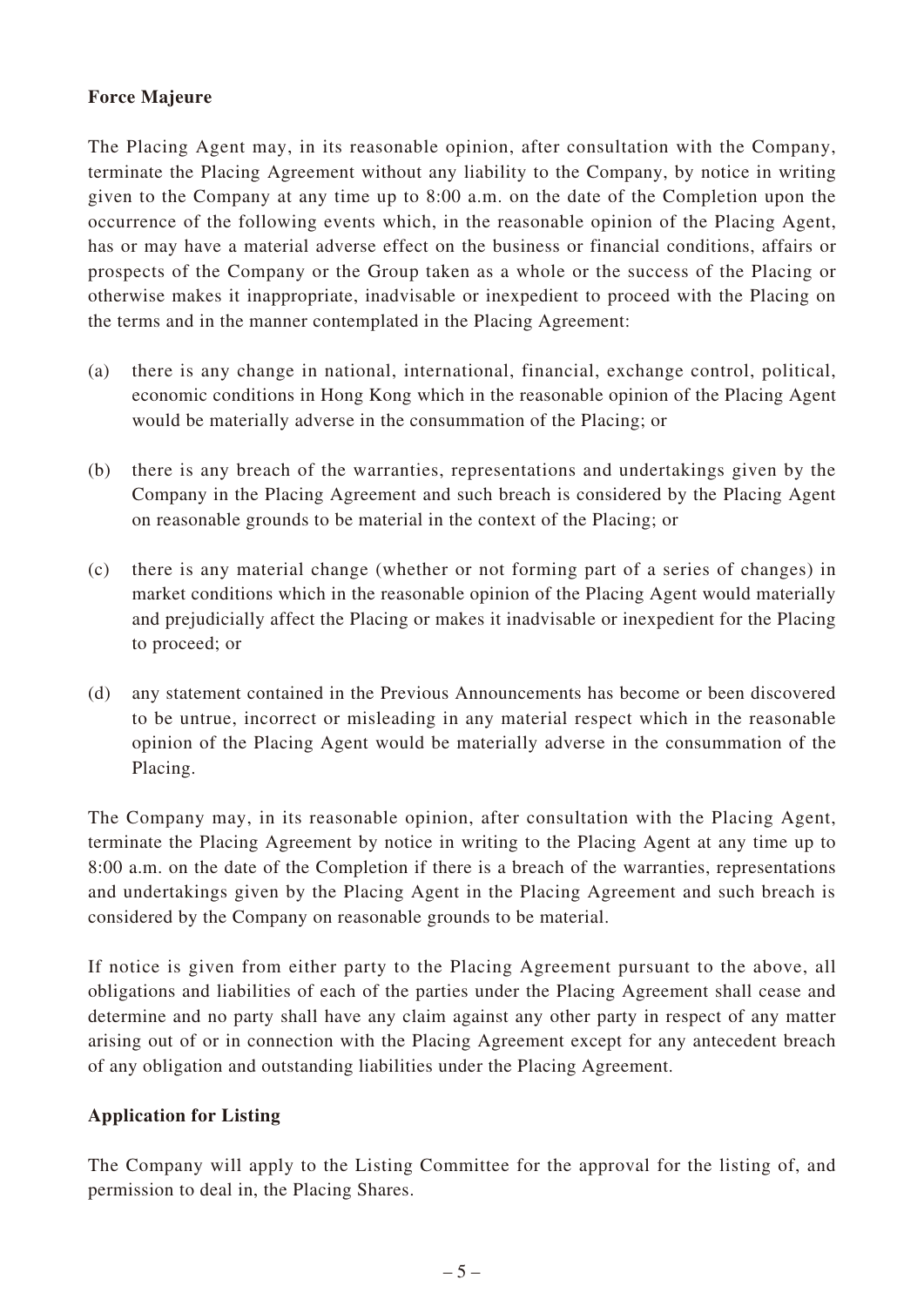#### **FUND RAISING DURING THE PAST TWELVE MONTHS**

The following are fund raising activities of the Company during the past 12 months immediately preceding the date of this announcement:

| Net proceeds            |                                 |                           |                                                                                                                                                                           |                                      |  |  |  |
|-------------------------|---------------------------------|---------------------------|---------------------------------------------------------------------------------------------------------------------------------------------------------------------------|--------------------------------------|--|--|--|
| Date of<br>announcement | <b>Fund raising</b><br>activity | raised<br>(approximately) | Intended use of<br>net proceeds                                                                                                                                           | <b>Actual use of</b><br>net proceeds |  |  |  |
| 8 December 2021         | Placing of new<br><b>Shares</b> | HK\$11,730,000            | $HK$8,000,000$ to support the<br>Group's construction and its<br>ancillary services; and the<br>remaining net proceeds for<br>the general working capital<br>of the Group | Used as intended                     |  |  |  |

#### **REASONS FOR AND BENEFITS OF THE PLACING AND USE OF PROCEEDS**

The Group is principally engaged in construction and ancillary services which include design, fitting-out, decoration, alteration and addition, construction and other related businesses, consumer goods business and financial services.

The gross proceeds from the Placing, assuming all the Placing Shares are fully placed, will be HK\$32,112,000. The net proceeds from the Placing, after the deduction of the placing commission and other related expenses, are estimated to be approximately HK\$31,700,000, representing a net issue price of approximately HK\$0.220 per Placing Share.

The Company intends to apply the net proceeds from the Placing as to (i) HK\$15,850,000 for the operation and development of the Group's consumer goods business; and (ii) the remaining net proceeds of the Placing will be used as general working capital of the Group.

The Board is of the view that the Placing will strengthen the financial position of the Company and represents a good opportunity to broaden the Shareholders' base and capital base of the Company.

In view of the above, the Directors (including the independent non-executive Directors) consider that the terms of the Placing Agreement and the transactions contemplated thereunder (including the Placing, the Placing Price and the Placing commission payable to the Placing Agent) are fair and reasonable and with reference to the prevailing market conditions. The Placing and the entry into the Placing Agreement are in the interest of the Company and the Shareholders as a whole.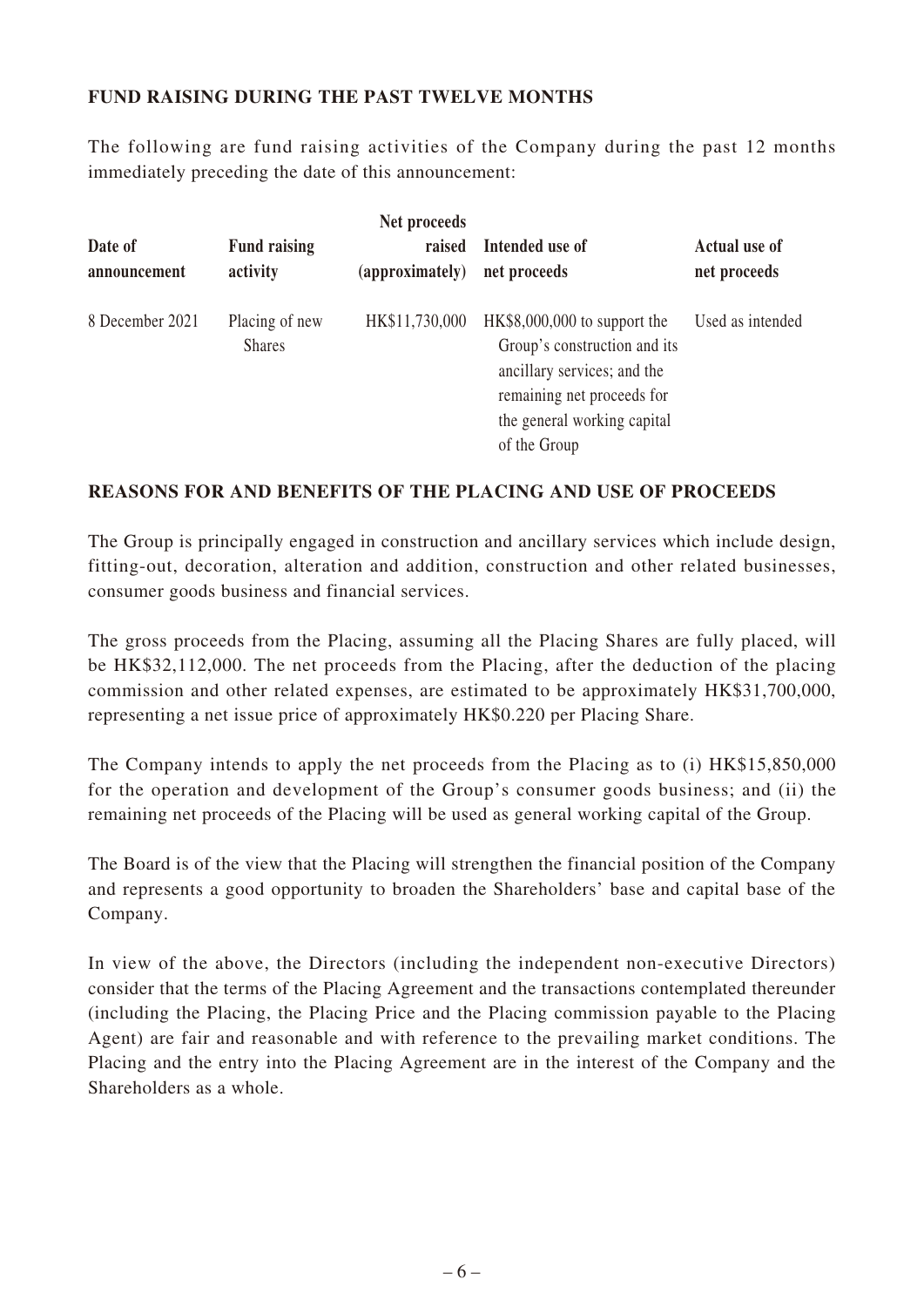#### **EFFECTS ON SHAREHOLDING STRUCTURE**

The shareholding structure of the Company (i) as at the date of this announcement; and (ii) immediately after Completion (assuming the maximum number of Placing Shares are placed and there is no change in the share capital of the Company from the date of this announcement up to the date of the Completion) are as follows:

| <b>Shareholders</b>               | As at the date of<br>this announcement |               | <b>Immediately</b><br>after Completion |               |
|-----------------------------------|----------------------------------------|---------------|----------------------------------------|---------------|
|                                   | No. of Shares                          | Approximate % | No. of Shares                          | Approximate % |
| <b>Substantial Shareholders</b>   |                                        |               |                                        |               |
| <b>Ample Platinum Enterprises</b> |                                        |               |                                        |               |
| Limited (Note 1)                  | 147,872,000                            | 20.54         | 147,872,000                            | 17.11         |
| <b>Public Shareholders</b>        |                                        |               |                                        |               |
| Placees                           |                                        |               | 144,000,000                            | 16.67         |
| Other public Shareholders         | 572,128,000                            | 79.46         | 572,128,000                            | 66.22         |
| <b>Total</b>                      | 720,000,000                            | 100.00        | 864,000,000                            | 100.00        |

*Notes:*

1. As at the date of this announcement, Ample Platinum Enterprises Limited was the registered holder of 147,872,000 Shares and Ample Platinum Enterprises Limited is wholly-owned by Soaring Holdings Limited and Soaring Holdings Limited is wholly-owned by Mr. HUI Kee Fung ("**Mr. Hui**"). Under Part XV of the SFO, Mr. Hui was therefore deemed to be interested in the 147,872,000 Shares in which Ample Platinum Enterprises Limited was interested.

**Shareholders and potential investors of the Company shall be aware that the Placing is on a best effort basis and Completion is subject to fulfillment of the conditions set out in the Placing Agreement. As the Placing may or may not proceed, Shareholders and potential investors of the Company are reminded to exercise caution when dealing in the Shares.**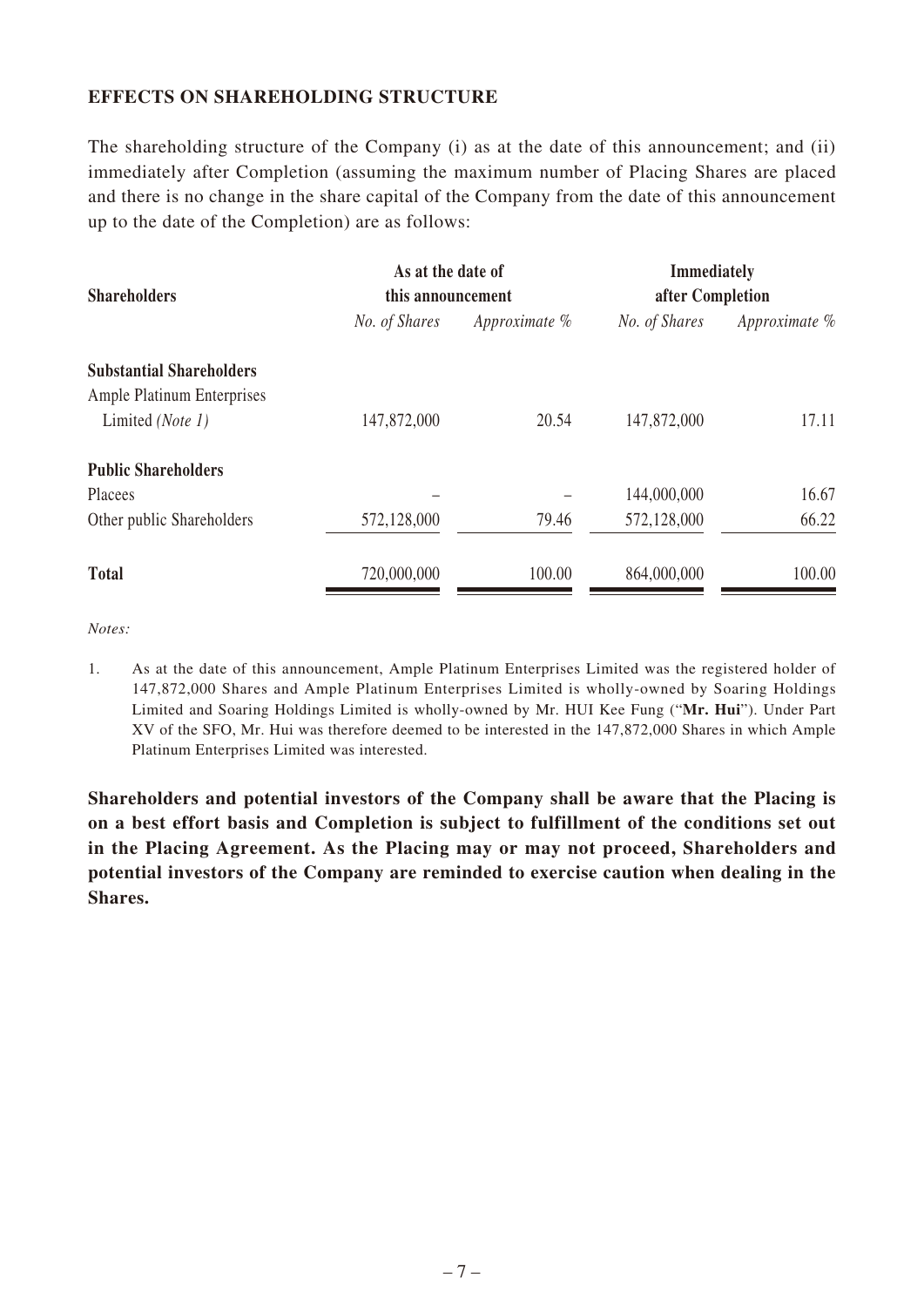# **DEFINITIONS**

In this announcement, unless the context otherwise requires, the following words and expressions shall have the following meanings when used herein:

| "associate(s)"                 | has the same meaning ascribed thereto under the Listing<br>Rules                                                                                                                                                                                                                           |  |
|--------------------------------|--------------------------------------------------------------------------------------------------------------------------------------------------------------------------------------------------------------------------------------------------------------------------------------------|--|
| "Board"                        | the board of Directors                                                                                                                                                                                                                                                                     |  |
| "Business Day"                 | a day (other than a Saturday, Sunday and public holiday) on<br>which licensed banks in Hong Kong are open for business                                                                                                                                                                     |  |
| "Company"                      | Hope Life International Holdings Limited, a company<br>incorporated in Cayman Island with limited liability, the<br>issued Shares of which are listed on the main board of the<br><b>Stock Exchange</b>                                                                                    |  |
| "Completion"                   | the completion of the Placing in accordance with the terms<br>and condition set out in the Placing Agreement                                                                                                                                                                               |  |
| "connected persons"            | has the meanings as ascribed thereto under the Listing Rules                                                                                                                                                                                                                               |  |
| "Directors"                    | the directors of the Company                                                                                                                                                                                                                                                               |  |
| "General Mandate"              | the general mandate granted to the Directors by the<br>shareholders pursuant to an ordinary resolution passed at<br>the annual general meeting of the Company held on 27 May<br>2022 pursuant to which the Directors are allowed to issue,<br>allot and deal with up to 144,000,000 Shares |  |
| "Group"                        | the Company and its subsidiaries                                                                                                                                                                                                                                                           |  |
| "HK\$"                         | Hong Kong dollars, the lawful currency of Hong Kong                                                                                                                                                                                                                                        |  |
| "Hong Kong"                    | Hong Kong Special Administrative Region of the People's<br>Republic of China                                                                                                                                                                                                               |  |
| "Independent Third Party(ies)" | any person or company and their respective ultimate<br>beneficial owners (if applicable) who, to the best of the<br>Directors' knowledge, information and belief having made<br>all reasonable enquiries, are third parties independent of the<br>Company and its connected persons        |  |
| "Last Trading Day"             | 21 June 2022, being the last trading day for the prior to the<br>date of the Placing Agreement                                                                                                                                                                                             |  |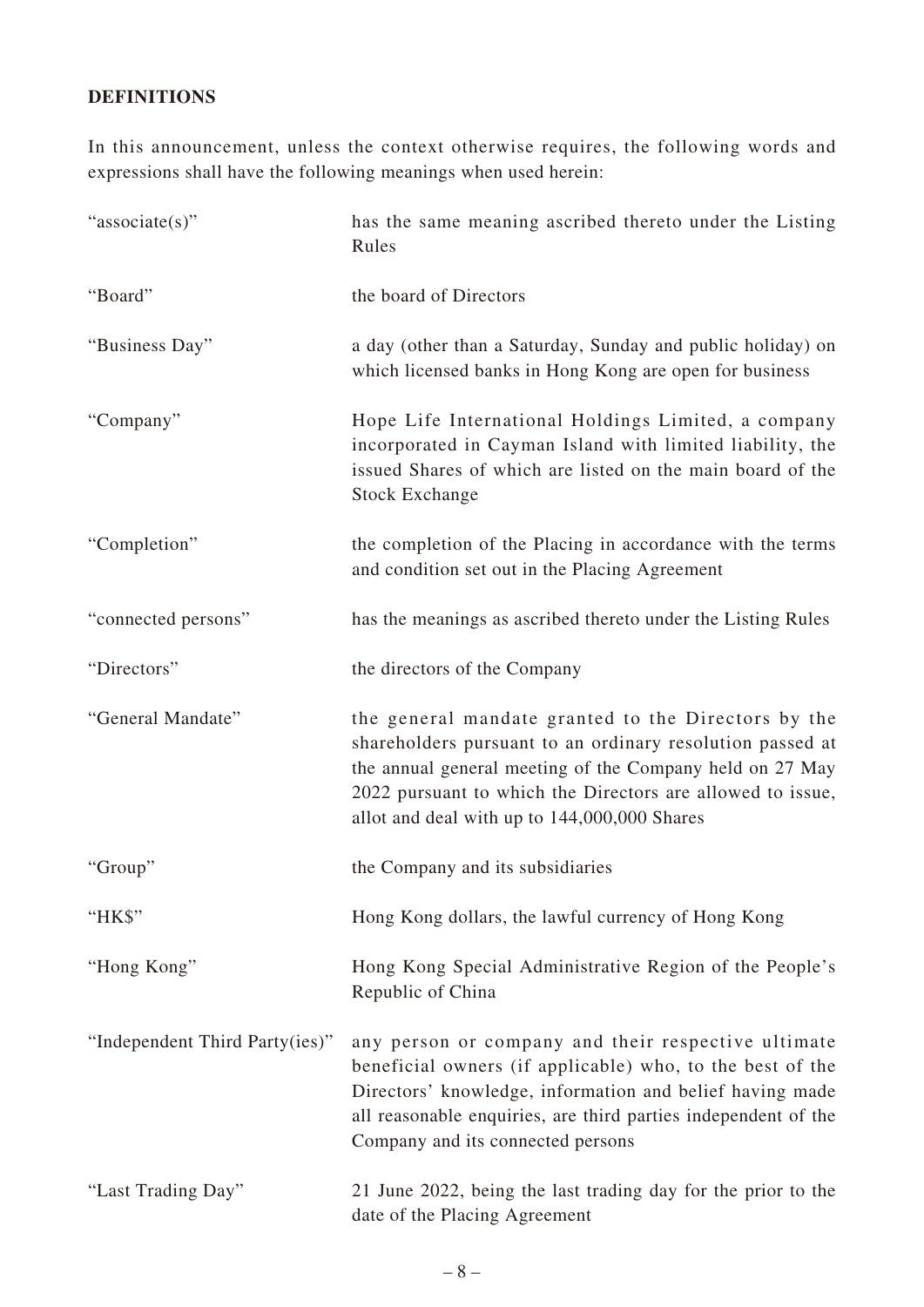| "Listing Committee"        | the listing committee of the Stock Exchange                                                                                                                                                                                                                                                          |
|----------------------------|------------------------------------------------------------------------------------------------------------------------------------------------------------------------------------------------------------------------------------------------------------------------------------------------------|
| "Listing Rules"            | the Rules Governing the Listing of Securities on the Stock<br>Exchange                                                                                                                                                                                                                               |
| "Placee(s)"                | any individuals, corporate, institutional investors or other<br>investors who are Independent Third Parties, procured by or<br>on behalf of the Placing Agent to subscribe for any of the<br><b>Placing Shares</b>                                                                                   |
| "Placing"                  | the placing of the Placing Shares, on a best effort basis,<br>procured by the Placing Agent to the Placees, on and subject<br>to the terms and condition set out in the Placing Agreement                                                                                                            |
| "Placing Agent"            | Yuet Sheung International Securities Limited, a corporation<br>licensed to carry out Type 1 (dealing in securities) and Type<br>4 (advising on securities) regulated activities under the<br>Securities and Futures Ordinance (Chapter 571 of the Laws<br>of Hong Kong)                              |
| "Placing Agreement"        | the conditional placing agreement dated 22 June 2022<br>entered into between the Company and the Placing Agent in<br>relation to the Placing under the General Mandate                                                                                                                               |
| "Placing Price"            | HK\$0.223 per Placing Share                                                                                                                                                                                                                                                                          |
| "Placing Share(s)"         | a maximum of up to 144,000,000 new Shares to be placed<br>pursuant to the Placing Agreement                                                                                                                                                                                                          |
| "Previous Announcement(s)" | with respect to all announcements, circulars, interim and<br>annual reports issued by the Company to the Stock Exchange<br>and/or the Shareholders since the publication of the annual<br>report of the Company relating to the annual results of the<br>Company for the year ended 31 December 2021 |
| "Shareholders"             | holders of the issued Shares                                                                                                                                                                                                                                                                         |
| "Share $(s)$ "             | ordinary share(s) of $HK$0.01$ each in the share capital of the<br>Company                                                                                                                                                                                                                           |